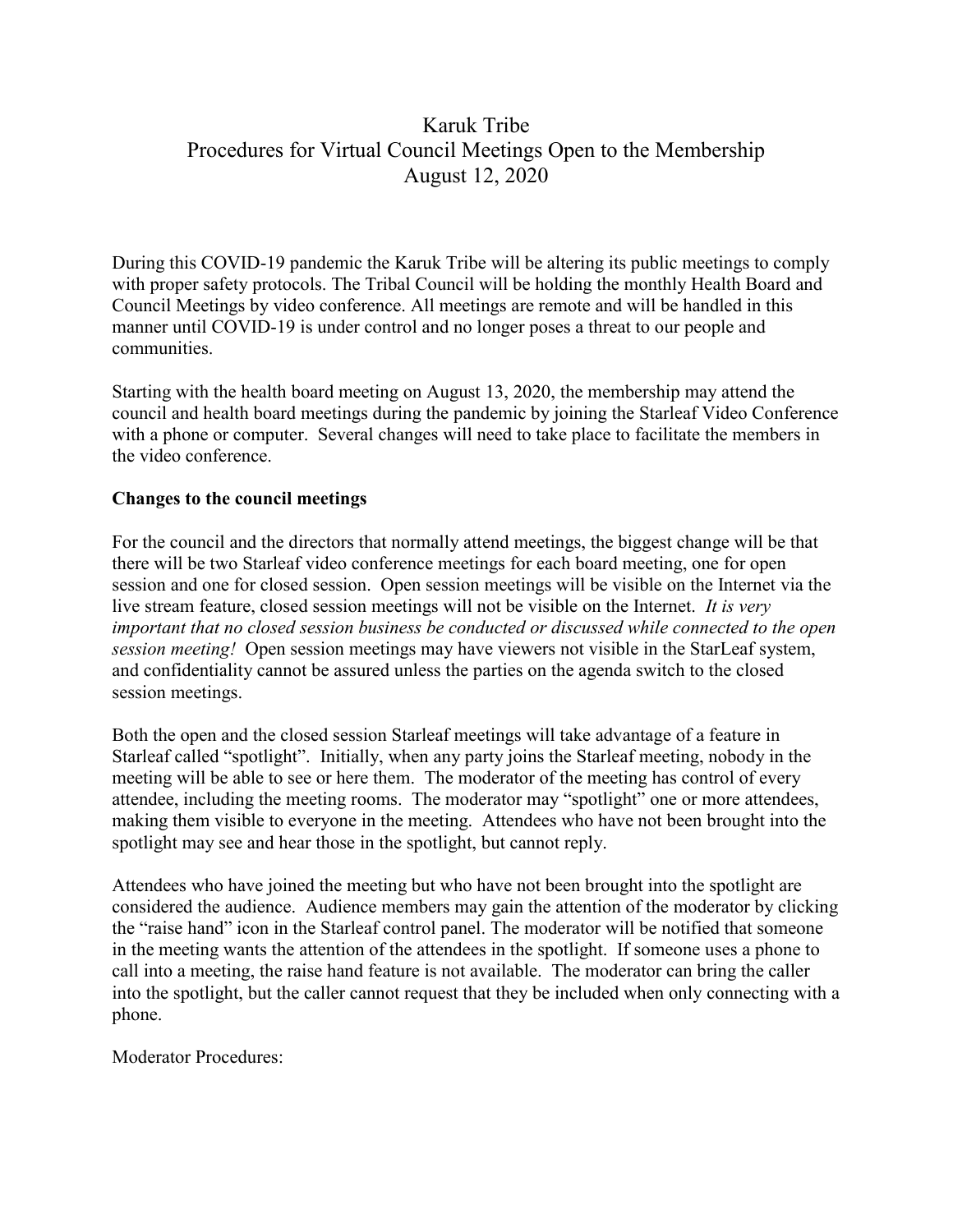- 1) Every council member that joins the meeting will be immediately brought into the spotlight upon their joining the conference
- 2) Each meeting room with council members will be immediately brought into the spotlight upon their joining the conference
- 3) When the chairman or acting head of the council calls someone from the agenda, that attendee will be brought into the spotlight
- 4) When an attendee's place in the agenda is concluded, that attendee will be returned to the audience
- 5) If someone in the audience is called upon by the chairman or acting head of the council during an agenda item, for instance to answer a question, that person will be brought into the spotlight until that particular agenda item is complete or until the chairman or acting head asks they be returned to the audience.
- 6) Audience members may request to comment on an agenda item by using the raise hand feature in their Starleaf console. The moderator will let the chairman or acting head of the council know someone has requested to address the council on this item. If the chairman or acting head of the council calls upon the attendee that raised their hand, then the procedures listed above in #5 apply.
- 7) Council members may request to be taken out of the spotlight. Being removed from the spotlight is the equivalent of leaving the room during an in-person meeting. Once a council member has returned, they may raise their hand and the moderator will immediately bring the council member back to the spotlight.
- 8) The moderator will be responsible for notifying presenters when the time limit is nearly expired and when their time has expired.
- 9) Before a council meeting begins or during any official breaks, the moderator may bring audience members into the spotlight. This can be done per request, or to identify who has joined the meeting. Any such attendees will be returned to the audience when the meeting starts or resumes.
- 10) All of the above procedures apply to both open and closed session meetings.
- 11) If the meeting is an open session meeting, and the council requests to go into closed session, all council members and meeting rooms with council members must leave the open session Starleaf meeting and join the closed session Starleaf meeting. This will exclude anyone who is not supposed to hear closed session business from being able to do so.

## **How the membership may join meetings**

In order to present to the Tribal Council, an [agenda request form](https://www.karuk.us/images/docs/AGENDA_REQUEST_Karuk_Tribe.pdf) is required to be completed fully, including an email address and phone number. This allows a moderator to connect and disconnect individuals in accordance with the agenda. If agenda request forms are not completed and turned in one week prior to the meeting, the request may be moved to the next available public meeting.

The Tribe's meetings will be held virtually. Presenters may connect to the meeting with your laptop or alternate equipment, or call in with a phone. Virtual meeting etiquette is required to ease the presentation and allow everyone to fully hear one another. Video conferencing etiquette includes: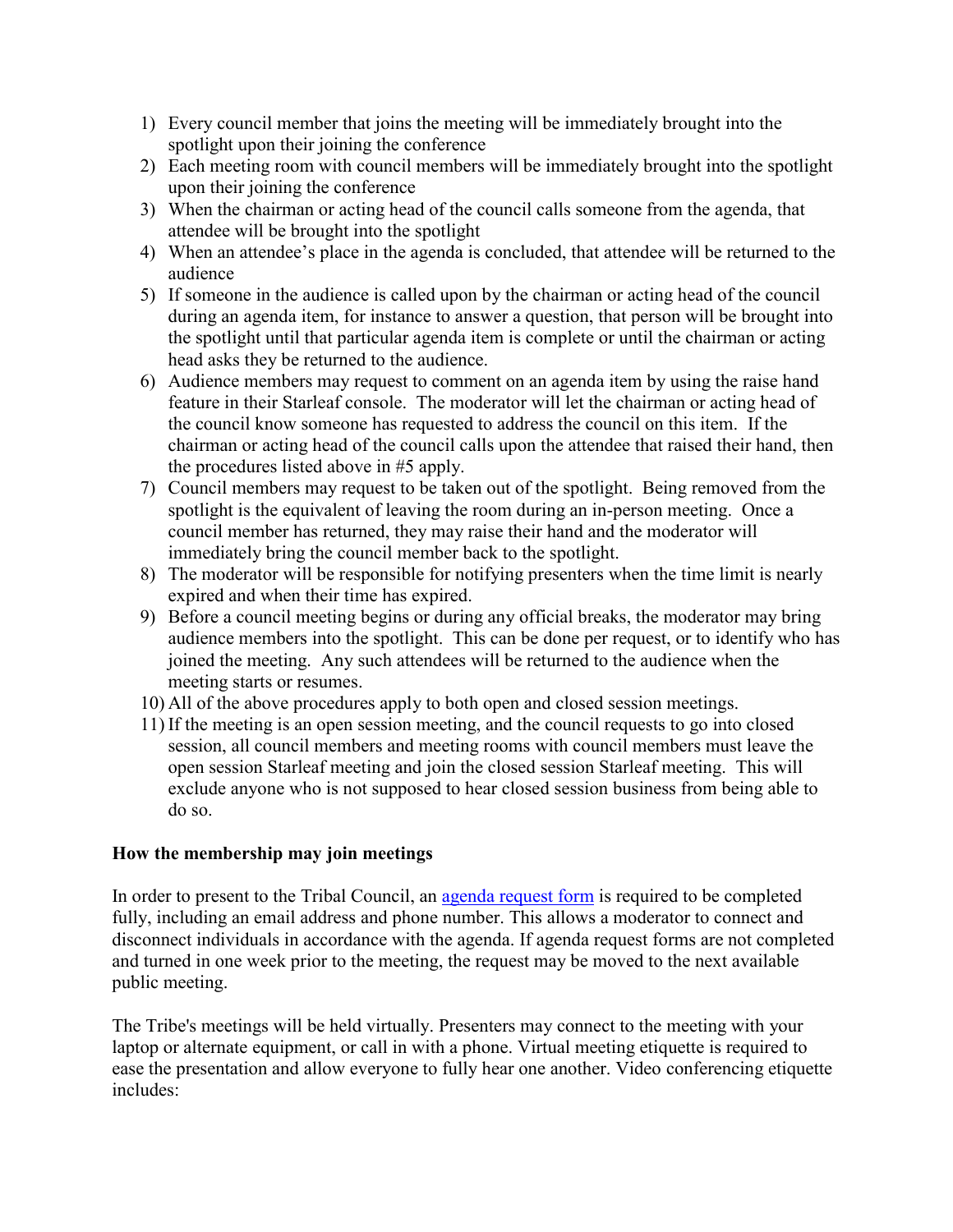- Have your computer or phone on mute, until speaking
- Only those individuals called upon by the Chairman may speak
- All presenters must make their presentation within their allotted time of 10 minutes.

The Karuk Tribe uses the StarLeaf video conferencing system. Instructions on how to join the meetings will be sent to the email address in the agenda request form a few days prior to the meeting.

#### Tribal Council Meetings

Council Meetings are held the 4th Thursday of each month and begin at 10 AM. This is the meeting where all of the non-Health Directors report, or provide written reports, which includes Executive Director, Natural Resources, Land, Transportation, Education, Tribal Employment Rights (TERO), Grant Writers, Finance, Contract Compliance, Housing (KTHA), People's Center, Judicial Systems, Community Development (KCDC), Maintenance/Construction, Temporary Aid to Needy Families (TANF) and Human Resources. These usually adjourn between 4 and 5 PM.

To be added to the Agenda, contact Barbara Snider at the Administration Office at: (530) 493- 1600 Ext. 2036

Agenda requests must be received by 5PM, the Thursday prior to the meeting date. Agenda requests may be submitted by fax to (530) 493-5322 or by email to  $\overline{b} \text{snider}(\overline{a} \text{karuk.us})$ 

#### Health Board Meetings

Health Board Meetings are held the 2nd Thursday of each month and begin at 10 AM. This is the meeting where the Health Directors report which includes, but is not limited to; Medical, Dental, Human Services, Quality Management, and Resource Patient Management (RPMS). These meetings usually adjourn between 3-5 PM. The Health Board agendas are reserved for Health related business.

To be added to the Agenda, contact Barbara Snider at the Administration Office at: (530) 493- 1600 Ext. 2036

Agenda requests must be received by 5PM, the Thursday prior to the meeting date. Agenda requests may be submitted by fax to (530) 493-5322 or by email to  $\frac{b \text{snider}(\hat{\omega} \text{karuk.us}}{c \text{snider}(\hat{\omega} \text{karuk.us})}$ 

## **Watching a live stream of the meeting**

Every open session council meeting will also be live-streamed to the internet. People watching the live stream of the meeting cannot interact with the meeting in any way. The live stream is available for anyone who wants to watch the meeting but not participate in the agenda.

The link to the live stream for the next council meeting will be posted on the Karuk website on this page: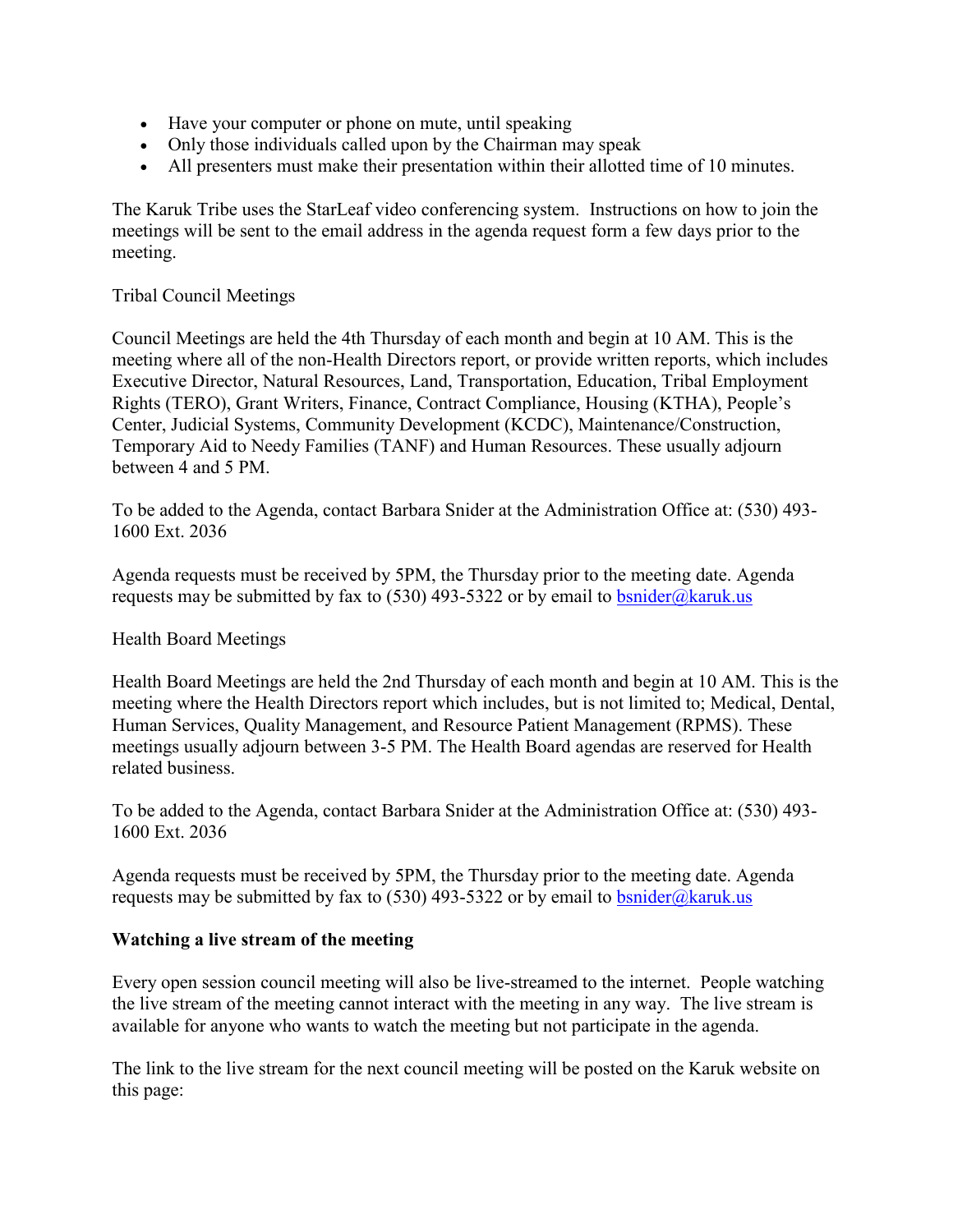## <https://www.karuk.us/index.php/council/meeting-information>

## **Video Conferencing Etiquette**

- Arrive well before your videoconference starts, to ensure you test the equipment and are set and prepared.
- Do an audio check before the meeting begins to ensure that everyone can hear you.
- Minimize distracting glare and uneven lighting by pulling the shades on windows and doors and covering glass-framed wall hangings. You should minimize combining outside light with indoor fluorescent lighting to prevent problems with the videoconference camera and the quality of your image.
- Make sure the room has adequate lighting, typically what would be used for standard office work. If it's too dark, the other sites won't be able to see you clearly.
- Try to set up a back channel for communication to the other site(s) such as with Instant Message client or email. This allows for communication without interrupting the discussion.
- Emails: bsnider@karuk.us or jsaxon@karuk.us
- Wear neutral, muted, or pastel solid colors. Avoid plaids, stripes, polka dots, very bright colors, and the colors white or red—they can cause distracting effects on screen. This includes bright or loud jewelry and/or loud shoes.
- Speak in a normal voice, you shouldn't have to shout.
- Talk directly into the microphone. Do not turn your head from side to side while talking or your voice will fade in and out at the remote site.
- When you start talking, JUST KEEP TALKING! Try not to ask "can you hear me?" or anything like that. Assume that everything is working fine. You will be interrupted if something is wrong.
- When possible, keep your microphone muted when you won't be speaking for several minutes or more. Un-muted microphones can be the single most important problem communicating during a videoconference meeting.
- Do not speak or have side conversations from the audience, if you are on the agenda then wait your turn to speak and speak clearly into the mic at the podium.
- Be natural, but limit excess movement to avoid looking jerky on screen. If you walk around while speaking, remain in a small area at the podium and walk slowly.
- When videoconferencing with many sites, start your comment by saying your name and location (for example, "This is Pat in Happy Camp.") Doing so helps the video equipment switch to your site and also helps other sites identify who is speaking before the video monitor catches up.
- When your microphone is on, do not hold side conversations and do not rustle papers or make tapping sounds near the microphone. Any sounds you make will be heard by the other sites and can be distractive.
- Direct your questions to a specific site, and preferably a specific individual. Expect a few extra seconds of delay in getting an answer because of the technology and distance involved (at minimum, un-muting the microphone).